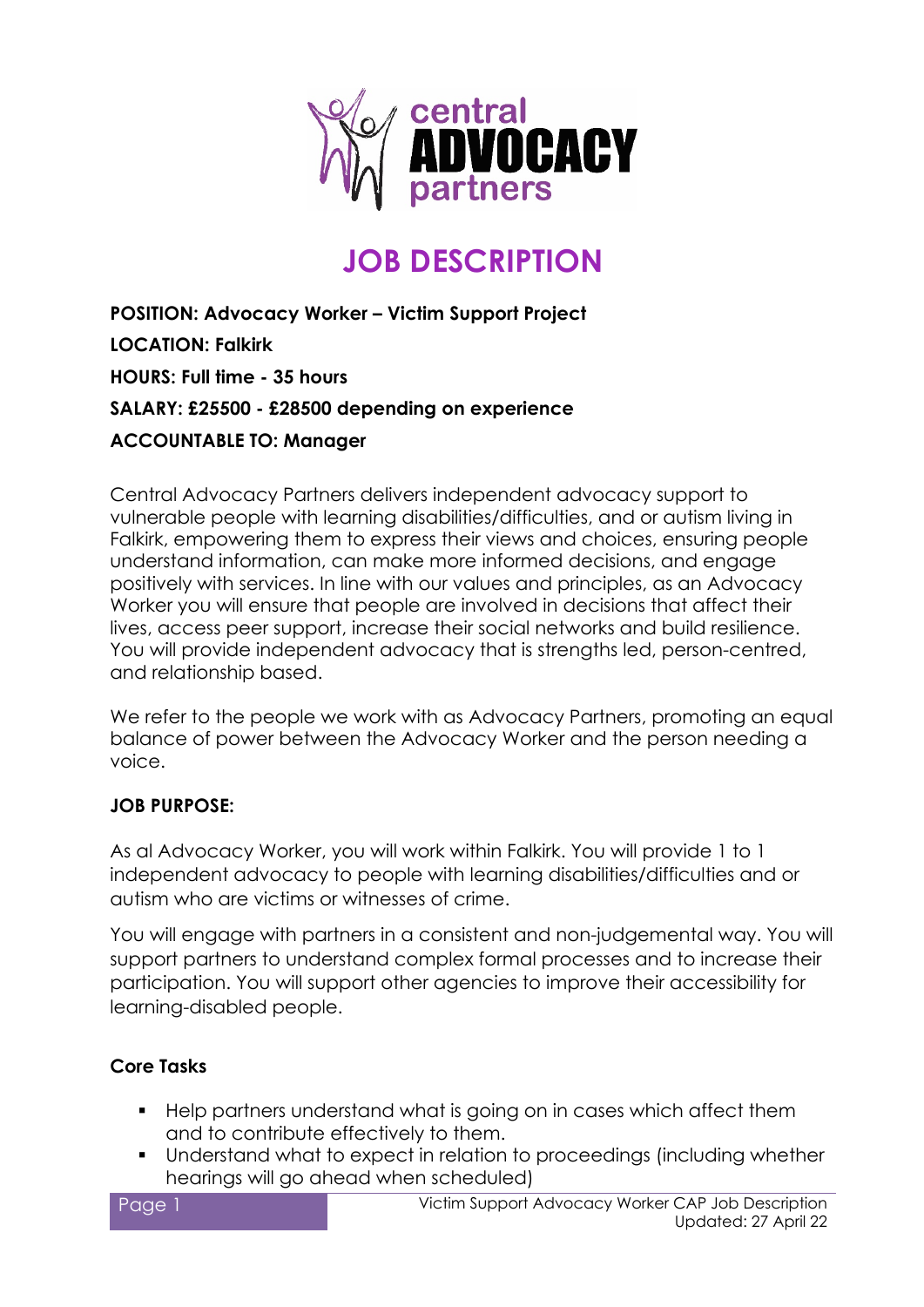- Feel confident in coming forward and assured that their personal safety will be protected.
- Have access to appropriately tailored support before, during and after proceedings.
- Work with other service providers to respond more effectively to the needs of learning-disabled victims or witnesses.
- Facilitate communication within and among other service providers and systems.
- Share practice experience in local and national forums.
- **Promote clear referral pathways with other organisations.**
- Support learning-disabled victims and witnesses to engage with CAP groups and external organisations to ensure their lived experience is reflected in policy and practice.

#### **Service Development**

- $\blacksquare$  To keep accurate up to date records, write reports and ensure outcomes match funders expectations
- To promote and raise awareness representing the charity, its services and the project
- To network effectively with partner agencies and funders and always present a positive image of Central Advocacy Partners and the project
- To Support and assist in the work, growth and development of the charity by participating and contributing to AGM, Business Planning - PATH Days. Funding applications etc.

#### **Professional Development and Teamwork**

- $\blacksquare$  To prepare for and participate in supervision and professional development reviews
- To undertake training and development opportunities aimed at increasing professional development
- **To feedback on learning opportunities**
- To contribute to the provision of learning and development
- To attend any forums locally and nationally identified as appropriate to the charity/project
- To provide a voice and represent the charity/project at a strategic level
- To participate in appropriate consultations relevant to the charity/project

### **Conduct**

- To maintain confidentiality
- To work as part of the team, sharing relevant information and supporting and encouraging colleagues
- Actively participate and contribute to team meetings
- Take responsibility for working within the policies, procedures, and protocols of the charity

#### **General**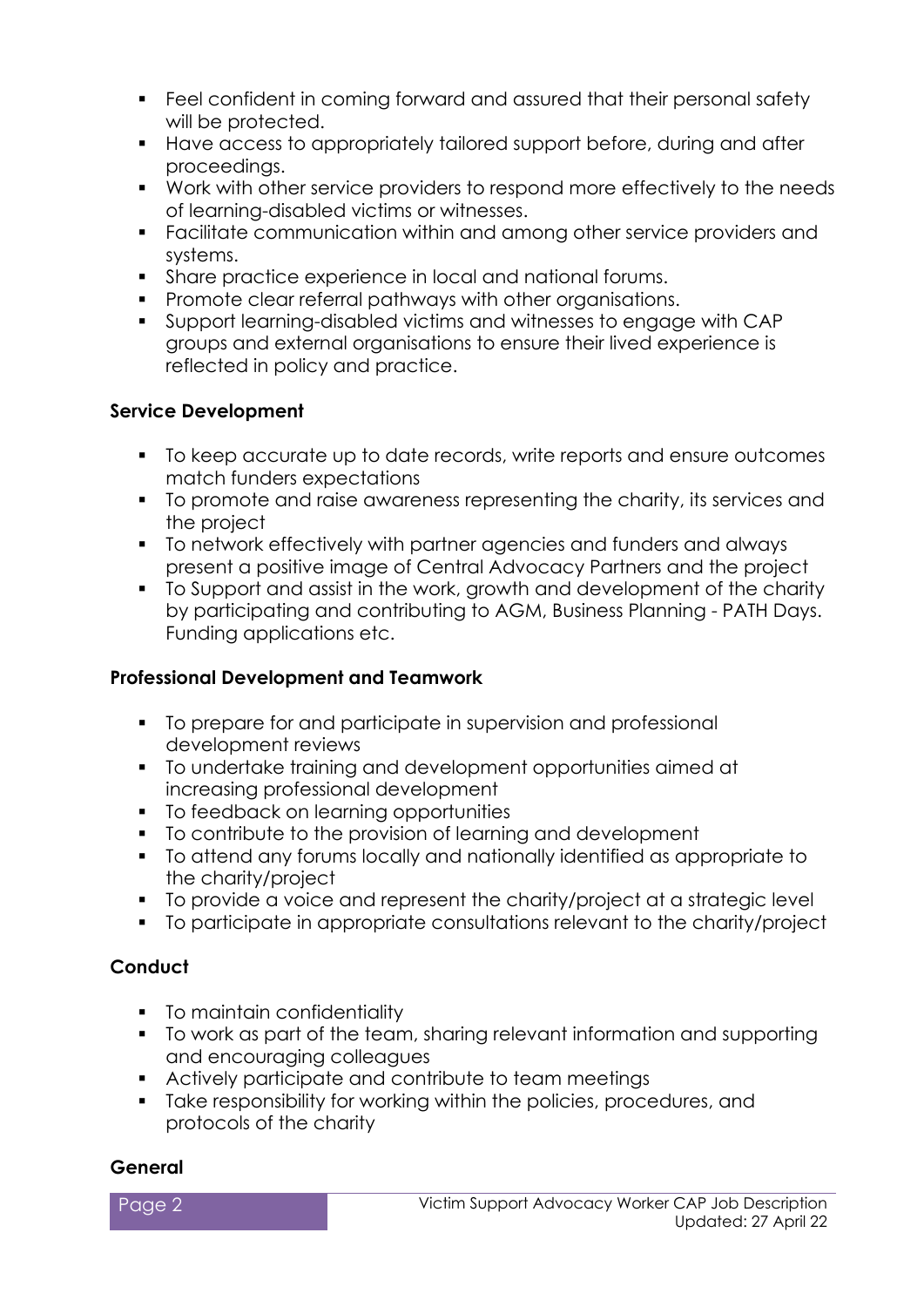- Achieve the highest standards of safeguarding and report concerns appropriately
- Be familiar with and comply with Health and Safety policy and procedure and act accordingly re risk
- Undertake such other duties that may arise for the benefit of the charity
- Promote equality and diversity and link with local/national equality and diversity frameworks to ensure best practice and inform and develop appropriate action plans

#### **Accountability**

- Reporting to the Manager and accountable to the Board of Directors and Members Committee
- Supervision is seen as an effective support and development system, is geared to the needs of the individual and will usually take place at least every 6 weeks